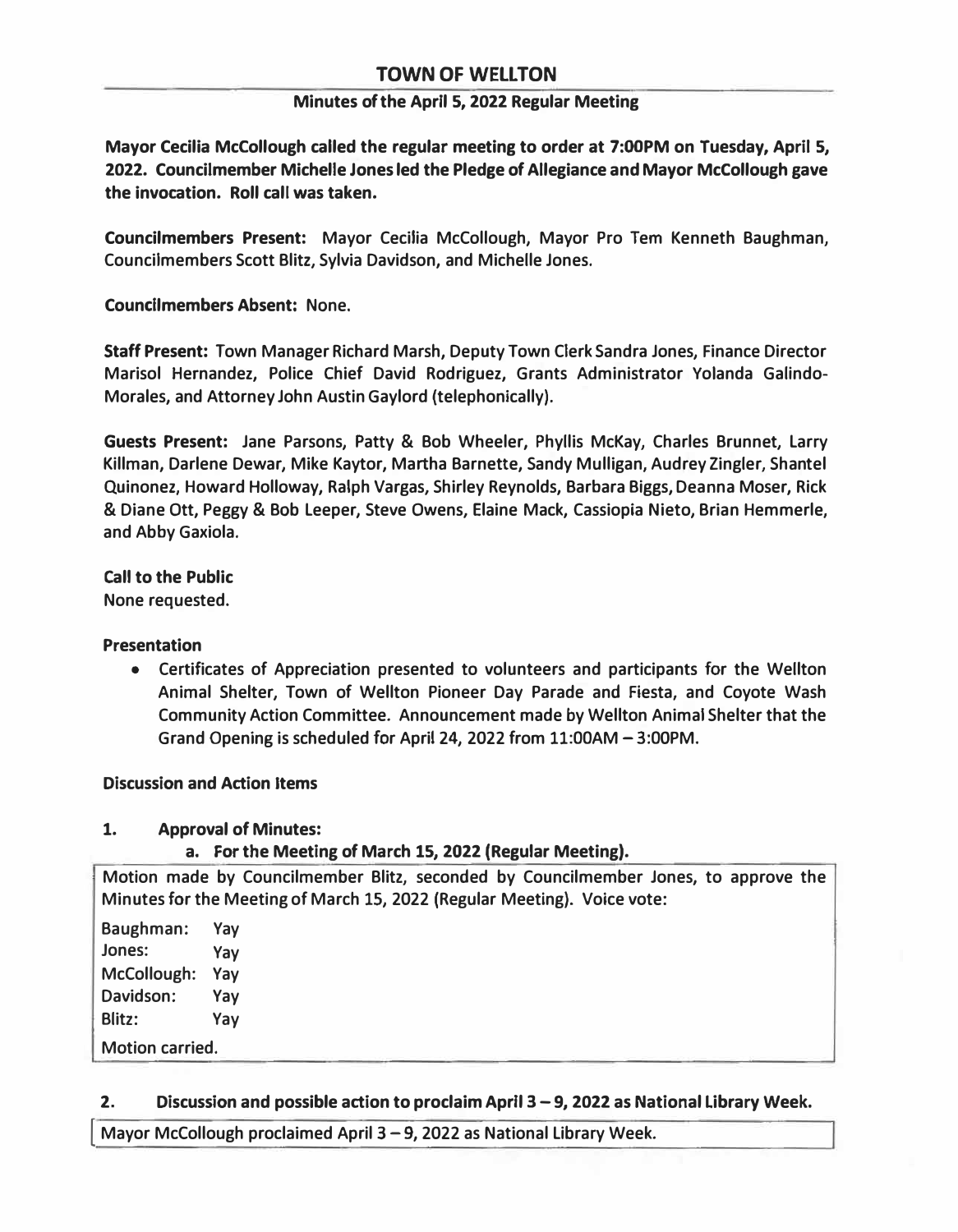- **Discussion and possible action to:**  $3.$ 
	- a. Authorize the Mayor to sign Resolution No. 686 adopting a Fair Housing Policy and describing actions the Town of Wellton shall undertake to Affirmatively **Further Fair Housing; and**
	- b. Proclaim April as Fair Housing Month.

Motion made by Councilmember Blitz, seconded by Councilmember Jones, to authorize the Mayor to sign Resolution No. 686 adopting a Fair Housing Policy and describing actions the Town of Wellton shall undertake to Affirmatively Further Fair Housing; and to proclaim April as Fair Housing Month. Voice vote:

Baughman: Yav Jones: Yay McCollough: Yay Davidson: Yay Blitz: Yay

Motion carried.

- Discussion and possible action to accept: 4.
	- a. Financial Statements and Independent Auditor's Report for FY 2020 2021,
	- b. Annual Expenditure Limitation Report for FY 2020 2021 performed by Henry and Horne, LLP for Town of Wellton, and
	- c. Single Audit Report for FY 2020 2021.

Motion made by Councilmember Blitz, seconded by Councilmember Davidson, to accept the Financial Statements and Independent Auditor's Report for FY 2020 - 2021, the Annual Expenditure Limitation Report for FY 2020 - 2021 performed by Henry and Horne, LLP for Town of Wellton, and the Single Audit Report for FY 2020 - 2021. Voice vote:

Yav Baughman: Jones: Yav McCollough: Yay Davidson: Yay Blitz: Yay Motion carried.

## **Future Agenda Items**

- 3<sup>rd</sup> Quarter Financials.
- Amendment to the Sales Tax.
- CFO Designation for FY 2022.
- Potentially the Strategic Plan, Mission, and Vision Statements for adoption.
- There will be a Broadband Update presentation.

## **Town Manager Report**

• ND & Katie Kline Pool - Anticipated completion this Thursday, April 7, 2022.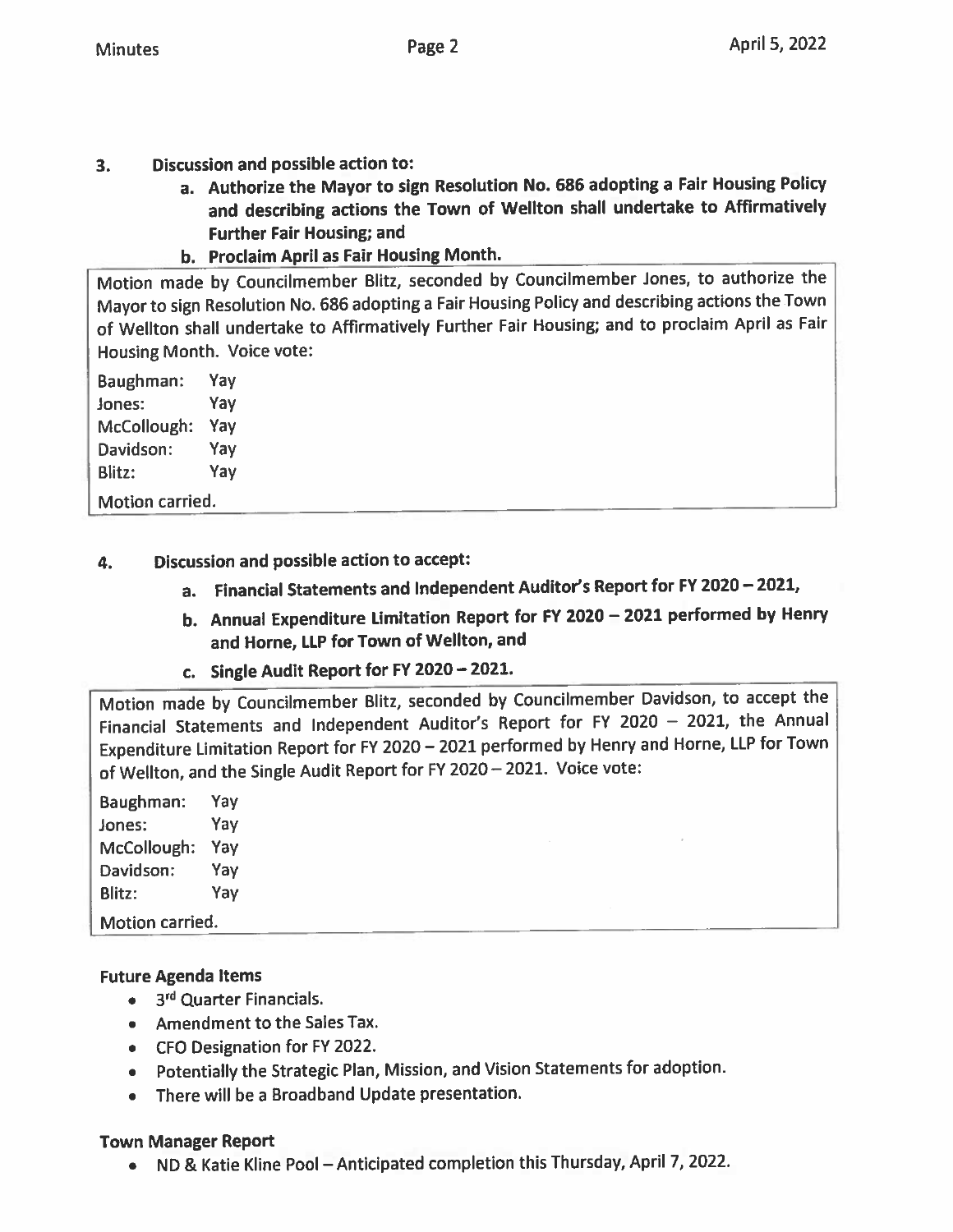- Coyote Wash Entry Building "Guard Shack" Ongoing per the contractor. Staff is currently working on signage and lane restriction bollards.
- Goal Setting the Zoom meeting has been scheduled for Thursday, April 14, 2022 at 9:00AM.
- ADEQ They will be assessing the water plant and it's performance. The focus is the TTHm issue and recommendations for corrections.
- CDBG General Fund Reconciliation: Review of billings eligible for reimbursement.
- Broadband There will be an update presentation at the April 19, 2022 Regular Meeting.
- YCIPTA Annual Dues currently: \$14,499. In July, the new Annual Dues will be: \$24,631.
- A Business Roundtable is scheduled for Thursday, April 14, 2022, at 7:00AM at The Hive Restaurant.
- An estimate has been received for repairs of stucco and paint at Coyote Wash Clubhouse, the Cart Barn, and the Snack Shack in the amount of \$140,000, which is exceptionally high due to the current conditions. Staff is seeking additional quotes.
- Property Swap Title work is in process for the Coyote Wash Treatment Expansion.
- Pharmaceutical Incinerator This is a potential incoming development.
- Ordinance No. 144 This Ordinance will be on the Agenda for Tuesday, April 19, 2022 as an update to Ordinance No. 143. It will include the Food for Home Consumption in the updated city sales tax rate.
- RAGHT The Town of Wellton Employee Insurance Program will be conducting a Pre- $\bullet$ Open Enrollment Meeting for Employees on Thursday, April 14, 2022 at 2:00PM.
- Proposing a contract with our existing IT provider.
- Staff will be working on a reconciliation of all adopted Ordinances.  $\bullet$

# **Council's Report**

. Question regarding the Business Roundtable: Is everyone allowed to attend if they wish? Yes

# **Executive Session**

• None requested.